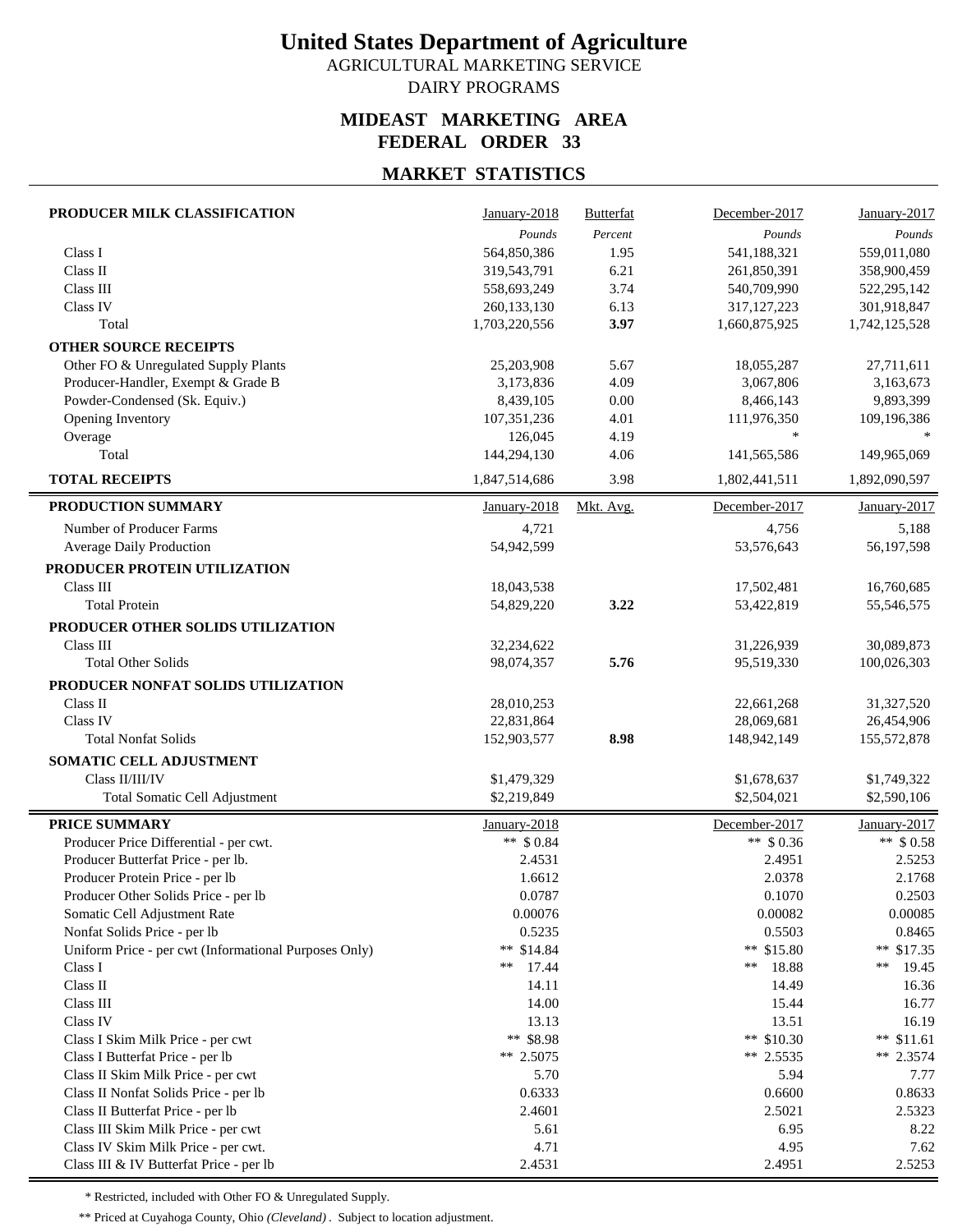AGRICULTURAL MARKETING SERVICE DAIRY PROGRAMS

### **MIDEAST MARKETING AREA FEDERAL ORDER 33**

## **MARKET STATISTICS**

| PRODUCER MILK CLASSIFICATION                          | February-2018            | <b>Butterfat</b> | $January-2018$           | February-2017            |
|-------------------------------------------------------|--------------------------|------------------|--------------------------|--------------------------|
|                                                       | Pounds                   | Percent          | Pounds                   | Pounds                   |
| Class I                                               | 498,901,853              | 1.95             | 564,850,386              | 510,602,744              |
| Class II                                              | 320,108,735              | 5.88             | 319,543,791              | 325,641,402              |
| Class III                                             | 512,703,355              | 3.51             | 558,693,249              | 475,931,394              |
| Class IV                                              | 273,540,132              | 5.91             | 260,133,130              | 297,504,707              |
| Total                                                 | 1,605,254,075            | 3.90             | 1,703,220,556            | 1,609,680,247            |
| <b>OTHER SOURCE RECEIPTS</b>                          |                          |                  |                          |                          |
| Other FO & Unregulated Supply Plants                  | 21,599,808               | 5.09             | 25,203,908               | 27,225,565               |
| Producer-Handler, Exempt & Grade B                    | 2,960,517                | 4.00             | 3,173,836                | 3,136,758                |
| Powder-Condensed (Sk. Equiv.)                         | 9,035,815                | 0.00             | 8,439,105                | 9,193,327                |
| Opening Inventory                                     | 111,379,323              | 3.73             | 107, 351, 236            | 121,458,004              |
| Overage                                               | $\ast$                   | N/A              | 126,045                  | 102,978                  |
| Total                                                 | 144,975,463              | 3.70             | 144,294,130              | 161,116,632              |
| <b>TOTAL RECEIPTS</b>                                 | 1,750,229,538            | 3.89             | 1,847,514,686            | 1,770,796,879            |
| PRODUCTION SUMMARY                                    | February-2018            | Mkt. Avg.        | January-2018             | February-2017            |
| Number of Producer Farms                              | 4,657                    |                  | 4,721                    | 5,083                    |
| <b>Average Daily Production</b>                       | 57,330,503               |                  | 54,942,599               | 57,488,580               |
| PRODUCER PROTEIN UTILIZATION                          |                          |                  |                          |                          |
| Class III                                             | 16,348,818               |                  | 18,043,538               | 15,115,055               |
| <b>Total Protein</b>                                  | 50,929,624               | 3.17             | 54,829,220               | 50,880,385               |
| PRODUCER OTHER SOLIDS UTILIZATION                     |                          |                  |                          |                          |
| Class III                                             |                          |                  |                          |                          |
| <b>Total Other Solids</b>                             | 29,759,235<br>92,860,479 | 5.78             | 32,234,622<br>98,074,357 | 27,523,924<br>92,668,974 |
|                                                       |                          |                  |                          |                          |
| PRODUCER NONFAT SOLIDS UTILIZATION                    |                          |                  |                          |                          |
| Class II                                              | 28,077,844               |                  | 28,010,253               | 28, 347, 259             |
| Class IV                                              | 24,019,241               |                  | 22,831,864               | 26,116,088               |
| <b>Total Nonfat Solids</b>                            | 143,790,103              | 8.96             | 152,903,577              | 143,549,359              |
| SOMATIC CELL ADJUSTMENT                               |                          |                  |                          |                          |
| Class II/III/IV                                       | \$1,445,129              |                  | \$1,479,329              | \$1,647,540              |
| Total Somatic Cell Adjustment                         | \$2,097,646              |                  | \$2,219,849              | \$2,410,062              |
| <b>PRICE SUMMARY</b>                                  | February-2018            |                  | January-2018             | February-2017            |
| Producer Price Differential - per cwt.                | ** $$0.61$               |                  | ** $$0.84$               | ** $$0.04$               |
| Producer Butterfat Price - per lb.                    | 2.3490                   |                  | 2.4531                   | 2.4274                   |
| Producer Protein Price - per lb                       | 1.6265                   |                  | 1.6612                   | 2.2348                   |
| Producer Other Solids Price - per lb                  | 0.0550                   |                  | 0.0787                   | 0.2990                   |
| Somatic Cell Adjustment Rate                          | 0.00074                  |                  | 0.00076                  | 0.00084                  |
| Nonfat Solids Price - per lb                          | 0.5352                   |                  | 0.5235                   | 0.8166                   |
| Uniform Price - per cwt (Informational Purposes Only) | ** $$14.01$              |                  | ** \$14.84               | ** \$16.92               |
| Class I                                               | 16.25<br>**              |                  | 17.44<br>**              | ** $18.73$               |
| Class II                                              | 13.44                    |                  | 14.11                    | 16.52                    |
| Class III                                             | 13.40                    |                  | 14.00                    | 16.88                    |
| Class IV                                              | 12.87                    |                  | 13.13                    | 15.59                    |
| Class I Skim Milk Price - per cwt                     | $**$ \$7.71              |                  | ** \$8.98                | ** $$10.20$              |
| Class I Butterfat Price - per lb                      | ** 2.5176                |                  | ** 2.5075                | $**$<br>2.5392           |
| Class II Skim Milk Price - per cwt                    | 5.38                     |                  | 5.70                     | 8.29                     |
| Class II Nonfat Solids Price - per lb                 | 0.5978                   |                  | 0.6333                   | 0.9211                   |
| Class II Butterfat Price - per lb                     | 2.3560                   |                  | 2.4601                   | 2.4344                   |
| Class III Skim Milk Price - per cwt                   | 5.37                     |                  | 5.61                     | 8.69                     |
| Class IV Skim Milk Price - per cwt.                   | 4.82                     |                  | 4.71                     | 7.35                     |
| Class III & IV Butterfat Price - per lb               | 2.3490                   |                  | 2.4531                   | 2.4274                   |

\* Restricted, included with Other FO & Unregulated Supply.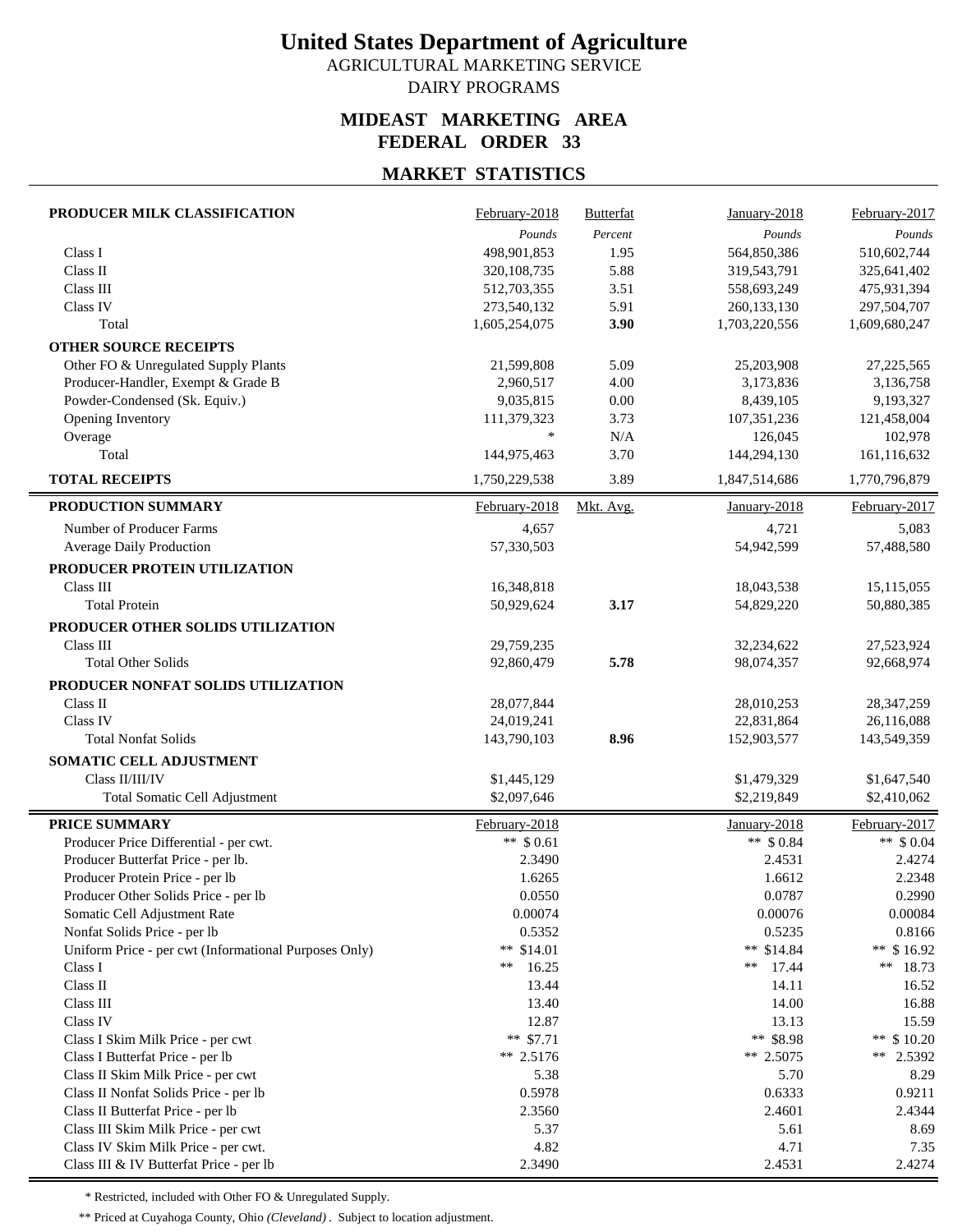AGRICULTURAL MARKETING SERVICE

### DAIRY PROGRAMS

### **MIDEAST MARKETING AREA FEDERAL ORDER 33**

## **MARKET STATISTICS**

| PRODUCER MILK CLASSIFICATION                                               | March-2018                 | <b>Butterfat</b> | February-2018              | March-2017                  |
|----------------------------------------------------------------------------|----------------------------|------------------|----------------------------|-----------------------------|
|                                                                            | Pounds                     | Percent          | Pounds                     | $\mathit{Pounds}$           |
| Class I                                                                    | 542,642,206                | 1.95             | 498,901,853                | 565,993,656                 |
| Class II                                                                   | 341,434,821                | 6.62             | 320, 108, 735              | 338,604,355                 |
| Class III                                                                  | 444,282,040                | 3.41             | 512,703,355                | 620,618,458                 |
| Class IV                                                                   | 285,934,173                | 5.05             | 273,540,132                | 330,521,877                 |
| Total                                                                      | 1,614,293,240              | 3.89             | 1,605,254,075              | 1,855,738,346               |
| <b>OTHER SOURCE RECEIPTS</b>                                               |                            |                  |                            |                             |
| Other FO & Unregulated Supply Plants                                       | 19,672,090                 | 6.65             | 21,599,808                 | 40,549,735                  |
| Producer-Handler, Exempt & Grade B                                         | 3,198,093                  | 3.99             | 2,960,517                  | 3,498,855                   |
| Powder-Condensed (Sk. Equiv.)                                              | 11,603,632                 | 0.00             | 9,035,815                  | 11,748,854                  |
| Opening Inventory                                                          | 108,797,653                | 3.16             | 111,379,323                | 133,423,720                 |
| Overage                                                                    | 386,154                    | 7.37             | $\ast$                     | 218,533                     |
| Total                                                                      | 143,657,622                | 3.41             | 144,975,463                | 189,439,697                 |
| <b>TOTAL RECEIPTS</b>                                                      | 1,757,950,862              | 3.85             | 1,750,229,538              | 2,045,178,043               |
| PRODUCTION SUMMARY                                                         | March-2018                 | Mkt. Avg.        | February-2018              | March-2017                  |
| Number of Producer Farms                                                   | 4,619                      |                  | 4,657                      | 5,082                       |
| <b>Average Daily Production</b>                                            | 52,073,975                 |                  | 57,330,503                 | 59,862,527                  |
| PRODUCER PROTEIN UTILIZATION                                               |                            |                  |                            |                             |
| Class III                                                                  | 14,108,605                 |                  | 16,348,818                 | 19,725,097                  |
| <b>Total Protein</b>                                                       | 50,942,553                 | 3.16             | 50,929,624                 | 58,607,466                  |
| PRODUCER OTHER SOLIDS UTILIZATION                                          |                            |                  |                            |                             |
| Class III                                                                  | 25,821,627                 |                  | 29,759,235                 | 35,885,334                  |
| <b>Total Other Solids</b>                                                  | 93,414,715                 | 5.79             | 92,860,479                 | 106,733,832                 |
| PRODUCER NONFAT SOLIDS UTILIZATION                                         |                            |                  |                            |                             |
| Class II                                                                   |                            |                  |                            |                             |
| Class IV                                                                   | 29,646,309<br>25,275,726   |                  | 28,077,844<br>24,019,241   | 29,272,304<br>29,046,319    |
| <b>Total Nonfat Solids</b>                                                 | 144, 357, 268              | 8.95             | 143,790,103                | 165,341,298                 |
|                                                                            |                            |                  |                            |                             |
| SOMATIC CELL ADJUSTMENT<br>Class II/III/IV                                 |                            |                  |                            |                             |
|                                                                            | \$1,499,170<br>\$2,268,273 |                  | \$1,445,129<br>\$2,097,646 | \$1,823,983                 |
| Total Somatic Cell Adjustment                                              |                            |                  |                            | \$2,620,004                 |
| <b>PRICE SUMMARY</b>                                                       | March-2018                 |                  | February-2018              | March-2017                  |
| Producer Price Differential - per cwt.                                     | ** $$0.02$                 |                  | $**$ \$ 0.61               | ** $$0.62$                  |
| Producer Butterfat Price - per lb.                                         | 2.4273                     |                  | 2.3490                     | 2.4176                      |
| Producer Protein Price - per lb                                            | 1.8066                     |                  | 1.6265                     | 1.8198                      |
| Producer Other Solids Price - per lb                                       | 0.0556                     |                  | 0.0550                     | 0.3345                      |
| Somatic Cell Adjustment Rate                                               | 0.00078                    |                  | 0.00074                    | 0.00078                     |
| Nonfat Solids Price - per lb                                               | 0.5232                     |                  | 0.5352                     | 0.6747                      |
| Uniform Price - per cwt (Informational Purposes Only)                      | ** \$14.24                 |                  | ** $$14.01$                | ** $$16.43$                 |
| Class I                                                                    | 15.36<br>**                |                  | 16.25<br>**                | ** 18.90                    |
| Class II                                                                   | 13.88                      |                  | 13.44                      | 16.21                       |
| Class III                                                                  | 14.22                      |                  | 13.40                      | 15.81                       |
| Class IV                                                                   | 13.04                      |                  | 12.87                      | 14.32                       |
| Class I Skim Milk Price - per cwt                                          | ** $$7.38$<br>** $2.3534$  |                  | ** $$7.71$<br>** 2.5176    | ** $$10.65$<br>**<br>2.4628 |
| Class I Butterfat Price - per lb                                           |                            |                  |                            |                             |
| Class II Skim Milk Price - per cwt                                         | 5.55                       |                  | 5.38                       | 8.00                        |
| Class II Nonfat Solids Price - per lb<br>Class II Butterfat Price - per lb | 0.6167<br>2.4343           |                  | 0.5978<br>2.3560           | 0.8889<br>2.4246            |
| Class III Skim Milk Price - per cwt                                        | 5.93                       |                  | 5.37                       | 7.61                        |
| Class IV Skim Milk Price - per cwt.                                        | 4.71                       |                  | 4.82                       | 6.07                        |
| Class III & IV Butterfat Price - per lb                                    | 2.4273                     |                  | 2.3490                     | 2.4176                      |
|                                                                            |                            |                  |                            |                             |

\* Restricted, included with Other FO & Unregulated Supply.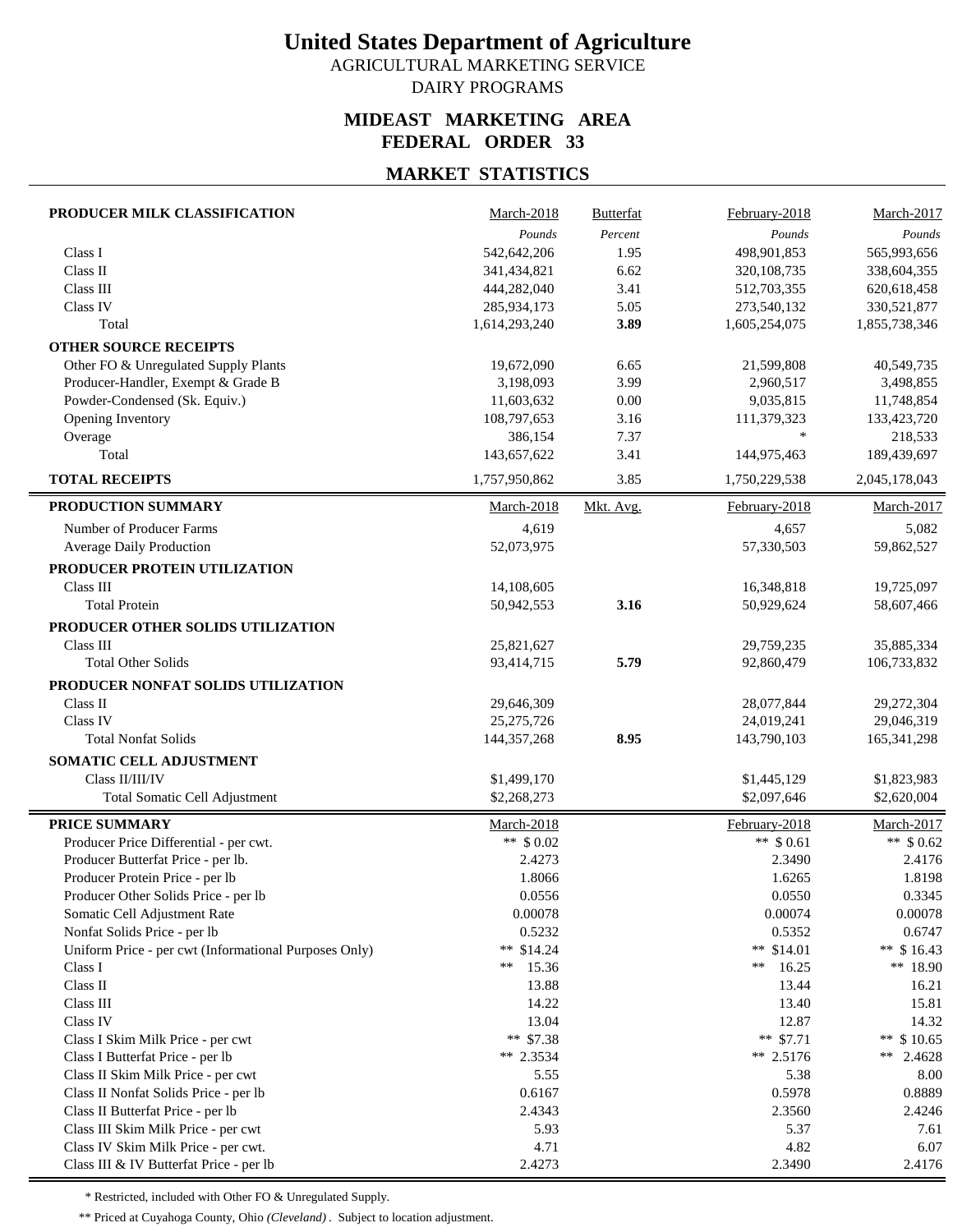AGRICULTURAL MARKETING SERVICE DAIRY PROGRAMS

## **MIDEAST MARKETING AREA FEDERAL ORDER 33**

### **MARKET STATISTICS**

| PRODUCER MILK CLASSIFICATION                          | April-2018    | <b>Butterfat</b> | March-2018    | April-2017        |
|-------------------------------------------------------|---------------|------------------|---------------|-------------------|
|                                                       | Pounds        | Percent          | Pounds        | Pounds            |
| Class I                                               | 505,481,984   | 1.96             | 542,642,206   | 502,147,867       |
| Class II                                              | 340,551,980   | 6.63             | 341,434,821   | 365, 267, 255     |
| Class III                                             | 539,500,135   | 3.37             | 444,282,040   | 644,880,538       |
| Class IV                                              | 290,114,291   | 4.93             | 285,934,173   | 330, 314, 575     |
| Total                                                 | 1,675,648,390 | 3.88             | 1,614,293,240 | 1,842,610,235     |
| <b>OTHER SOURCE RECEIPTS</b>                          |               |                  |               |                   |
| Other FO & Unregulated Supply Plants                  | 18,353,048    | 5.65             | 19,672,090    | 24,917,966        |
| Producer-Handler, Exempt & Grade B                    | 3,068,848     | 3.97             | 3,198,093     | 3,541,256         |
| Powder-Condensed (Sk. Equiv.)                         | 11,930,455    | 0.00             | 11,603,632    | 11,077,255        |
| Opening Inventory                                     | 119,078,755   | 3.32             | 108,797,653   | 129,323,284       |
| Overage                                               | 31,186        | 8.49             | 386,154       | 685,710           |
| Total                                                 | 152,462,292   | 3.36             | 143,657,622   | 169,545,471       |
| <b>TOTAL RECEIPTS</b>                                 | 1,828,110,682 | 3.83             | 1,757,950,862 | 2,012,155,706     |
| PRODUCTION SUMMARY                                    | April-2018    | Mkt. Avg.        | March-2018    | <b>April-2017</b> |
| Number of Producer Farms                              | 4,545         |                  | 4,619         | 5,304             |
| <b>Average Daily Production</b>                       | 55,854,946    |                  | 52,073,975    | 61,420,341        |
| PRODUCER PROTEIN UTILIZATION                          |               |                  |               |                   |
| Class III                                             | 17,048,926    |                  | 14,108,605    | 20,199,995        |
| <b>Total Protein</b>                                  | 52,671,467    | 3.14             | 50,942,553    | 57,369,359        |
| PRODUCER OTHER SOLIDS UTILIZATION                     |               |                  |               |                   |
| Class III                                             | 31,340,919    |                  | 25,821,627    | 37,265,052        |
| <b>Total Other Solids</b>                             | 96,888,152    | 5.78             | 93,414,715    | 105,942,784       |
| PRODUCER NONFAT SOLIDS UTILIZATION                    |               |                  |               |                   |
| Class II                                              | 29,508,967    |                  | 29,646,309    | 31,466,041        |
| Class IV                                              | 25,649,091    |                  | 25, 275, 726  | 29,051,551        |
| <b>Total Nonfat Solids</b>                            | 149,559,619   | 8.92             | 144, 357, 268 | 163,312,143       |
| SOMATIC CELL ADJUSTMENT                               |               |                  |               |                   |
| Class II/III/IV                                       | \$1,696,026   |                  | \$1,499,170   | \$1,776,580       |
| Total Somatic Cell Adjustment                         | \$2,429,867   |                  | \$2,268,273   | \$2,439,853       |
| <b>PRICE SUMMARY</b>                                  | April-2018    |                  | March-2018    | <b>April-2017</b> |
| Producer Price Differential - per cwt.                | $*$ \$ 0.16   |                  | $*$ \$ 0.02   | $*$ \$ 0.39       |
| Producer Butterfat Price - per lb.                    | 2.5113        |                  | 2.4273        | 2.3548            |
| Producer Protein Price - per lb                       | 1.7810        |                  | 1.8066        | 1.6955            |
| Producer Other Solids Price - per lb                  | 0.0619        |                  | 0.0556        | 0.3350            |
| Somatic Cell Adjustment Rate                          | 0.00079       |                  | 0.00078       | 0.00075           |
| Nonfat Solids Price - per lb                          | 0.5401        |                  | 0.5232        | 0.6641            |
| Uniform Price - per cwt (Informational Purposes Only) | $*$ \$14.63   |                  | $*$ \$14.24   | $*$ \$15.61       |
| Class I                                               | 16.10<br>∗    |                  | 15.36<br>∗    | $*18.05$          |
| Class II                                              | 14.03         |                  | 13.88         | 14.81             |
| Class III                                             | 14.47         |                  | 14.22         | 15.22             |
| Class IV                                              | 13.48         |                  | 13.04         | 14.01             |
| Class I Skim Milk Price - per cwt                     | $*$ \$7.82    |                  | $*$ \$7.38    | $*$ \$9.75        |
| Class I Butterfat Price - per lb                      | $* 2.4451$    |                  | $*2.3534$     | $*$ 2.4683        |
| Class II Skim Milk Price - per cwt                    | 5.41          |                  | 5.55          | 6.78              |
| Class II Nonfat Solids Price - per lb                 | 0.6011        |                  | 0.6167        | 0.7533            |
| Class II Butterfat Price - per lb                     | 2.5183        |                  | 2.4343        | 2.3618            |
| Class III Skim Milk Price - per cwt                   | 5.89          |                  | 5.93          | 7.23              |
| Class IV Skim Milk Price - per cwt.                   | 4.86          |                  | 4.71          | 5.98              |
| Class III & IV Butterfat Price - per lb               | 2.5113        |                  | 2.4273        | 2.3548            |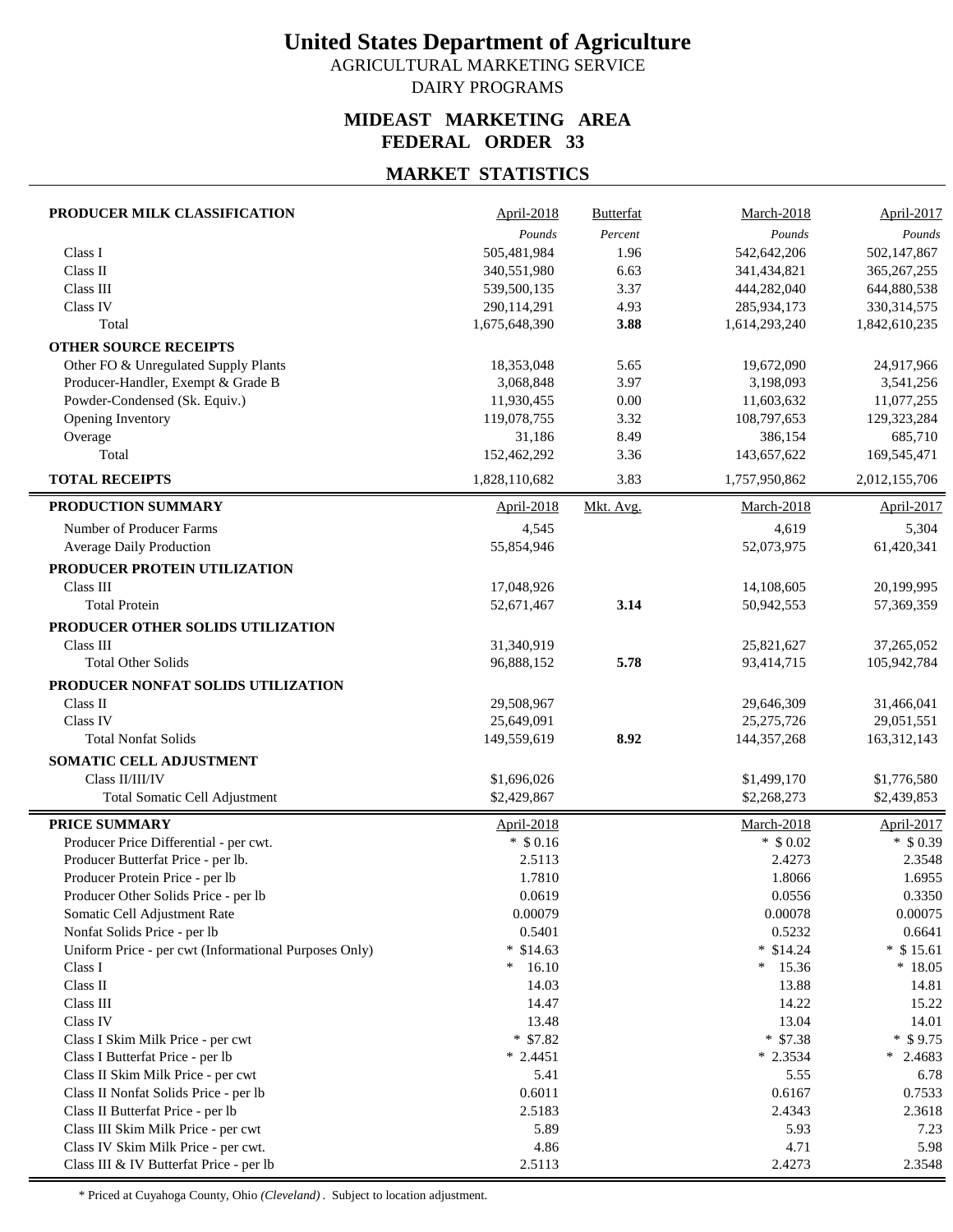AGRICULTURAL MARKETING SERVICE

### DAIRY PROGRAMS

### **MIDEAST MARKETING AREA FEDERAL ORDER 33**

## **MARKET STATISTICS**

| PRODUCER MILK CLASSIFICATION                                             | May-2018                 | Butterfat | April-2018                 | May-2017                   |
|--------------------------------------------------------------------------|--------------------------|-----------|----------------------------|----------------------------|
|                                                                          | Pounds                   | Percent   | Pounds                     | Pounds                     |
| Class I                                                                  | 511,135,783              | 1.98      | 505,481,984                | 534,246,835                |
| Class II                                                                 | 382,683,567              | 6.60      | 340,551,980                | 381,693,682                |
| Class III                                                                | 472,438,399              | 3.24      | 539,500,135                | 487,268,151                |
| Class IV                                                                 | 307,530,690              | 4.05      | 290,114,291                | 332,374,392                |
| Total                                                                    | 1,673,788,439            | 3.77      | 1,675,648,390              | 1,735,583,060              |
| <b>OTHER SOURCE RECEIPTS</b>                                             |                          |           |                            |                            |
| Other FO & Unregulated Supply Plants                                     | 16,973,647               | 7.04      | 18,353,048                 | 31,630,209                 |
| Producer-Handler, Exempt & Grade B                                       | 3,792,650                | 3.83      | 3,068,848                  | 4,092,005                  |
| Powder-Condensed (Sk. Equiv.)                                            | 15,038,051               | $0.00\,$  | 11,930,455                 | 13,328,690                 |
| Opening Inventory                                                        | 118,268,289              | 3.35      | 119,078,755                | 135,037,446                |
| Overage                                                                  | $\ast$                   | N/A       | 31,186                     | 398,646                    |
| Total                                                                    | 154,072,637              | 3.44      | 152,462,292                | 184,486,996                |
| <b>TOTAL RECEIPTS</b>                                                    | 1,827,861,076            | 3.74      | 1,828,110,682              | 1,920,070,056              |
| PRODUCTION SUMMARY                                                       | May-2018                 | Mkt. Avg. | April-2018                 | May-2017                   |
| Number of Producer Farms                                                 | 4,549                    |           | 4,545                      | 5,021                      |
| <b>Average Daily Production</b>                                          | 55,993,175               |           | 55,854,946                 | 55,986,550                 |
| PRODUCER PROTEIN UTILIZATION                                             |                          |           |                            |                            |
| Class III                                                                | 14,592,730               |           | 17,048,926                 | 15,184,391                 |
| <b>Total Protein</b>                                                     | 51,331,649               | 3.07      | 52,671,467                 | 53,644,616                 |
| PRODUCER OTHER SOLIDS UTILIZATION                                        |                          |           |                            |                            |
| Class III                                                                | 27,466,498               |           | 31,340,919                 | 28,224,327                 |
| <b>Total Other Solids</b>                                                | 96,831,082               | 5.79      | 96,888,152                 | 100,004,728                |
|                                                                          |                          |           |                            |                            |
| PRODUCER NONFAT SOLIDS UTILIZATION<br>Class II                           |                          |           |                            |                            |
| Class IV                                                                 | 32,841,129<br>27,197,225 |           | 29,508,967<br>25,649,091   | 32,841,466<br>29,255,370   |
| <b>Total Nonfat Solids</b>                                               | 148, 162, 731            | 8.86      | 149,559,619                | 153,649,344                |
|                                                                          |                          |           |                            |                            |
| SOMATIC CELL ADJUSTMENT                                                  |                          |           |                            |                            |
| Class II/III/IV                                                          | \$1,663,894              |           | \$1,696,026<br>\$2,429,867 | \$1,609,581<br>\$2,317,304 |
| Total Somatic Cell Adjustment                                            | \$2,400,708              |           |                            |                            |
| <b>PRICE SUMMARY</b>                                                     | May-2018                 |           | April-2018                 | May-2017                   |
| Producer Price Differential - per cwt.                                   | ** $$0.15$               |           | $**$ \$ 0.16               | ** $$0.10$                 |
| Producer Butterfat Price - per lb.                                       | 2.6239                   |           | 2.5113                     | 2.4134                     |
| Producer Protein Price - per lb                                          | 1.8609                   |           | 1.7810                     | 1.7723                     |
| Producer Other Solids Price - per lb                                     | 0.0742                   |           | 0.0619                     | 0.3196                     |
| Somatic Cell Adjustment Rate                                             | 0.00082                  |           | 0.00079                    | 0.00077                    |
| Nonfat Solids Price - per lb                                             | 0.6196                   |           | 0.5401                     | 0.6956                     |
| Uniform Price - per cwt (Informational Purposes Only)                    | ** \$15.33               |           | ** $$14.63$                | ** $$15.67$                |
| Class I                                                                  | ** $16.44$               |           | ** $16.10$                 | ** 17.20                   |
| Class II                                                                 | 14.47                    |           | 14.03                      | 14.84                      |
| Class III                                                                | 15.18                    |           | 14.47                      | 15.57                      |
| Class IV                                                                 | 14.57                    |           | 13.48                      | 14.49                      |
| Class I Skim Milk Price - per cwt                                        | ** \$7.98<br>** 2.4977   |           | ** \$7.82                  | ** $$9.14$                 |
| Class I Butterfat Price - per lb<br>Class II Skim Milk Price - per cwt   | 5.45                     |           | ** $2.4451$<br>5.41        | ** 2.3936                  |
| Class II Nonfat Solids Price - per lb                                    | 0.6056                   |           | 0.6011                     | 6.60<br>0.7333             |
|                                                                          | 2.6309                   |           | 2.5183                     | 2.4204                     |
| Class II Butterfat Price - per lb<br>Class III Skim Milk Price - per cwt | 6.21                     |           | 5.89                       | 7.38                       |
| Class IV Skim Milk Price - per cwt.                                      | 5.58                     |           | 4.86                       | 6.26                       |
| Class III & IV Butterfat Price - per lb                                  | 2.6239                   |           | 2.5113                     | 2.4134                     |
|                                                                          |                          |           |                            |                            |

\* Restricted, included with Other FO & Unregulated Supply.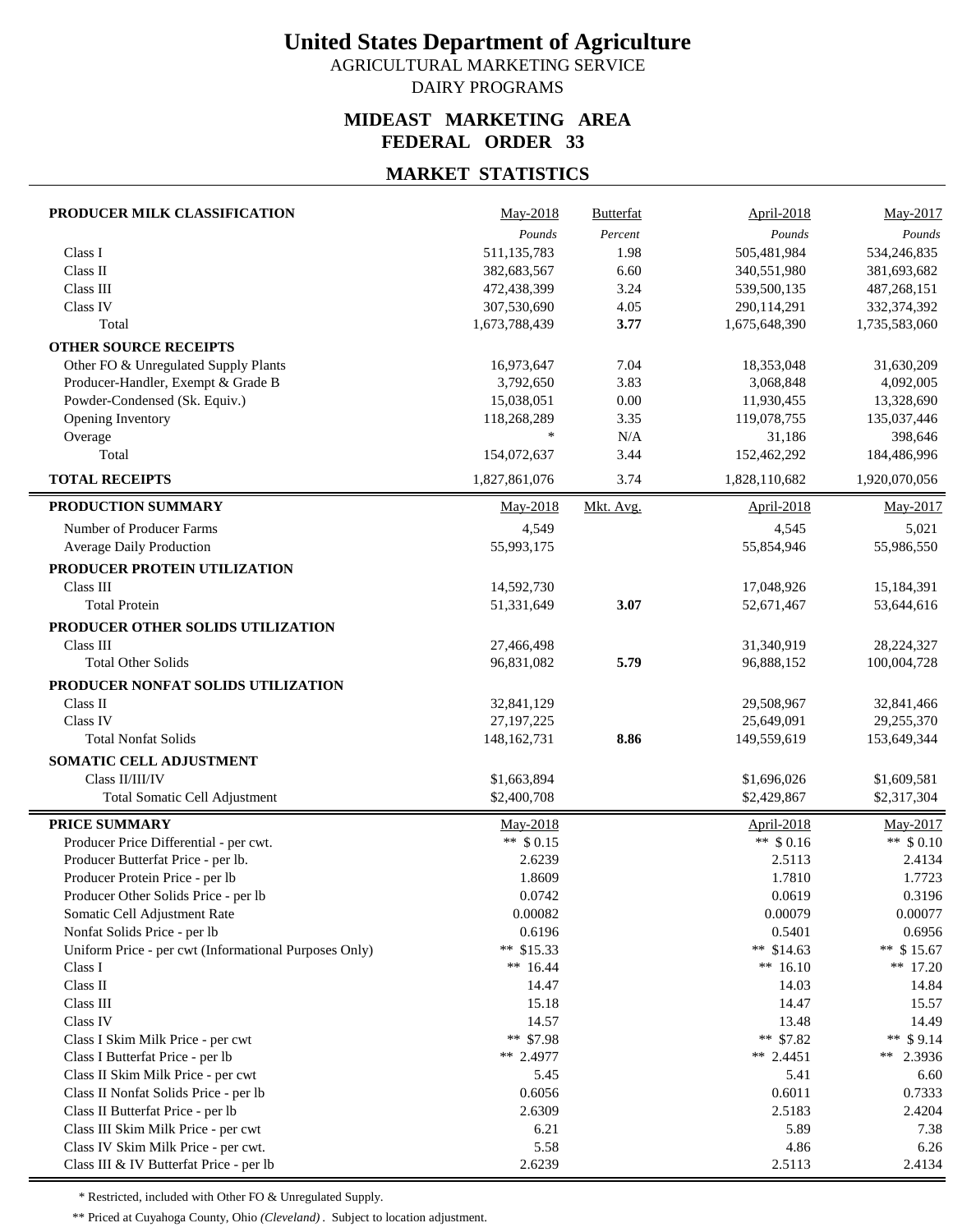AGRICULTURAL MARKETING SERVICE DAIRY PROGRAMS

## **MIDEAST MARKETING AREA FEDERAL ORDER 33**

### **MARKET STATISTICS**

| PRODUCER MILK CLASSIFICATION                          | June-2018                | <b>Butterfat</b> | May-2018                   | June-2017                |
|-------------------------------------------------------|--------------------------|------------------|----------------------------|--------------------------|
|                                                       | Pounds                   | Percent          | Pounds                     | Pounds                   |
| Class I                                               | 477,551,007              | 2.06             | 511,135,783                | 510,735,218              |
| Class II                                              | 355,393,139              | 6.83             | 382,683,567                | 361,260,001              |
| Class III                                             | 608,743,355              | 3.28             | 472,438,399                | 603,239,899              |
| Class IV                                              | 286,303,479              | 3.42             | 307,530,690                | 301,624,610              |
| Total                                                 | 1,727,990,980            | 3.69             | 1,673,788,439              | 1,776,859,728            |
| <b>OTHER SOURCE RECEIPTS</b>                          |                          |                  |                            |                          |
| Other FO & Unregulated Supply Plants                  | 19,516,721               | 7.38             | 16,973,647                 | 34,274,118               |
| Producer-Handler, Exempt & Grade B                    | 3,686,343                | 3.68             | 3,792,650                  | 3,996,527                |
| Powder-Condensed (Sk. Equiv.)                         | 14,190,883               | 0.00             | 15,038,051                 | 13,379,479               |
| Opening Inventory                                     | 113,537,591              | 3.11             | 118,268,289                | 121,665,570              |
| Overage                                               | 1,078,319                | 0.12             | $\ast$                     | 14,109                   |
| Total                                                 | 152,009,857              | 3.36             | 154,072,637                | 173,329,803              |
| <b>TOTAL RECEIPTS</b>                                 | 1,880,000,837            | 3.67             | 1,827,861,076              | 1,950,189,531            |
| PRODUCTION SUMMARY                                    | June-2018                | Mkt. Avg.        | May-2018                   | June-2017                |
| Number of Producer Farms                              | 4,530                    |                  | 4,549                      | 4,984                    |
| <b>Average Daily Production</b>                       | 57,599,699               |                  | 55,993,175                 | 59,228,658               |
| PRODUCER PROTEIN UTILIZATION                          |                          |                  |                            |                          |
| Class III                                             | 18,435,304               |                  | 14,592,730                 | 18,478,547               |
| <b>Total Protein</b>                                  | 52,069,855               | 3.01             | 51,331,649                 | 54,015,584               |
| PRODUCER OTHER SOLIDS UTILIZATION                     |                          |                  |                            |                          |
| Class III                                             | 35,327,431               |                  | 27,466,498                 | 34,892,151               |
| <b>Total Other Solids</b>                             | 99,877,455               | 5.78             | 96,831,082                 | 102,214,120              |
|                                                       |                          |                  |                            |                          |
| PRODUCER NONFAT SOLIDS UTILIZATION<br>Class II        |                          |                  |                            |                          |
| Class IV                                              | 30,222,756<br>25,270,888 |                  | 32,841,129<br>27, 197, 225 | 30,666,789<br>26,533,580 |
| <b>Total Nonfat Solids</b>                            | 151,947,310              | 8.79             | 148, 162, 731              | 156,229,704              |
|                                                       |                          |                  |                            |                          |
| SOMATIC CELL ADJUSTMENT                               |                          |                  |                            |                          |
| Class II/III/IV                                       | \$1,610,568              |                  | \$1,663,894                | \$1,695,390              |
| Total Somatic Cell Adjustment                         | \$2,209,096              |                  | \$2,400,708                | \$2,366,297              |
| <b>PRICE SUMMARY</b>                                  | June-2018                |                  | May-2018                   | June-2017                |
| Producer Price Differential - per cwt.                | ** $$0.63$               |                  | ** $$0.15$                 | ** $$0.27$               |
| Producer Butterfat Price - per lb.                    | 2.6692                   |                  | 2.6239                     | 2.7066                   |
| Producer Protein Price - per lb                       | 1.7478                   |                  | 1.8609                     | 1.7545                   |
| Producer Other Solids Price - per lb                  | 0.1128                   |                  | 0.0742                     | 0.3014                   |
| Somatic Cell Adjustment Rate                          | 0.00081                  |                  | 0.00082                    | 0.00081                  |
| Nonfat Solids Price - per lb                          | 0.6407                   |                  | 0.6196                     | 0.7384                   |
| Uniform Price - per cwt (Informational Purposes Only) | ** \$15.84               |                  | ** $$15.33$                | ** $$16.71$              |
| Class I                                               | 17.25<br>**              |                  | 16.44<br>**                | **<br>17.31              |
| Class II                                              | 15.48                    |                  | 14.47                      | 16.15                    |
| Class III                                             | 15.21                    |                  | 15.18                      | 16.44                    |
| Class IV                                              | 14.91                    |                  | 14.57                      | 15.89                    |
| Class I Skim Milk Price - per cwt                     | \$8.35<br>**             |                  | \$7.98<br>$***$            | \$9.34<br>$***$          |
| Class I Butterfat Price - per lb                      | ** $2.6274$              |                  | ** 2.4977                  | **<br>2.3692             |
| Class II Skim Milk Price - per cwt                    | 6.33                     |                  | 5.45                       | 6.89                     |
| Class II Nonfat Solids Price - per lb                 | 0.7033                   |                  | 0.6056                     | 0.7656                   |
| Class II Butterfat Price - per lb                     | 2.6762                   |                  | 2.6309                     | 2.7136                   |
| Class III Skim Milk Price - per cwt                   | 6.08                     |                  | 6.21                       | 7.22                     |
| Class IV Skim Milk Price - per cwt.                   | 5.77                     |                  | 5.58                       | 6.65                     |
| Class III & IV Butterfat Price - per lb               | 2.6692                   |                  | 2.6239                     | 2.7066                   |

\* Restricted, included with Other FO & Unregulated Supply.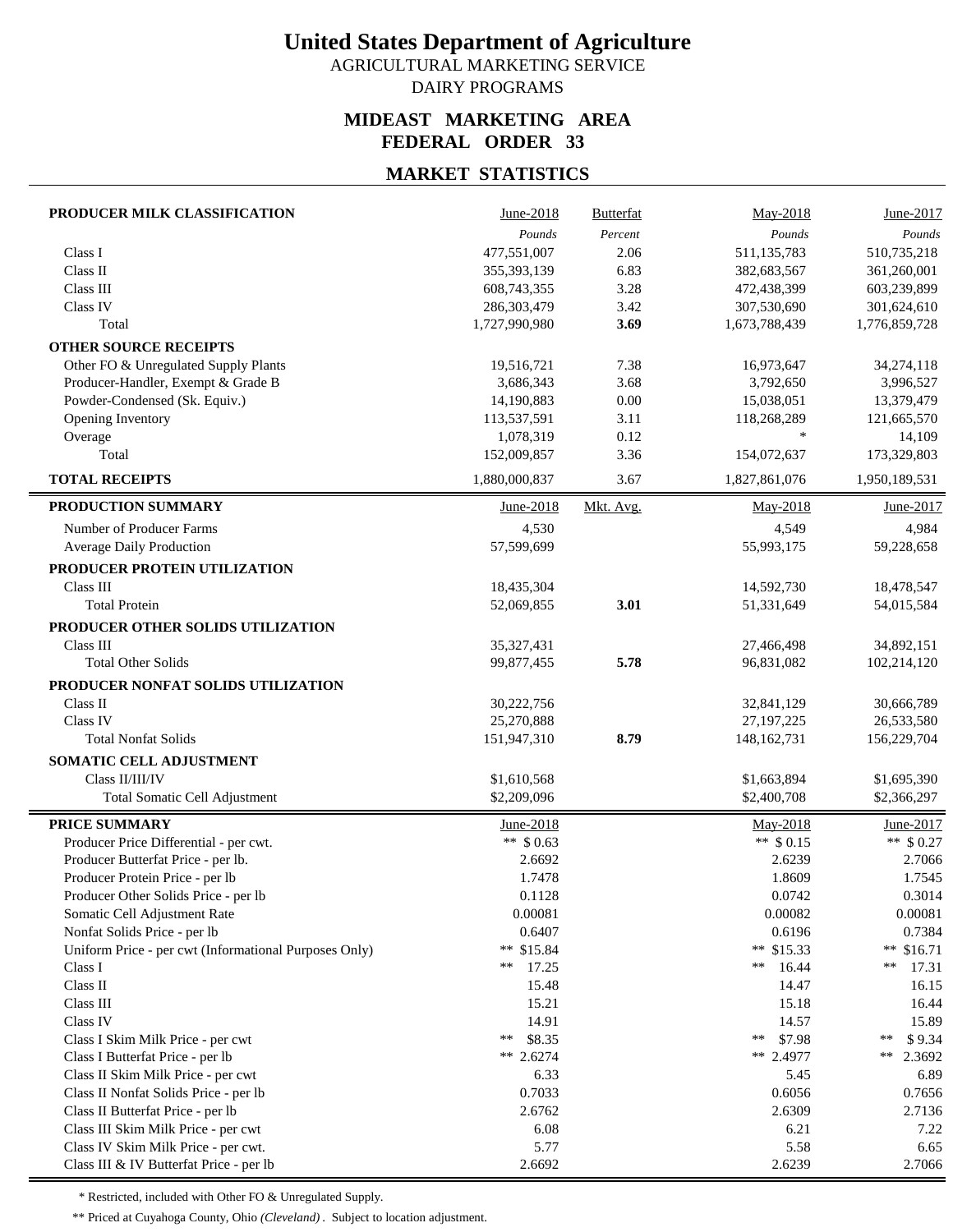AGRICULTURAL MARKETING SERVICE DAIRY PROGRAMS

## **MIDEAST MARKETING AREA FEDERAL ORDER 33**

### **MARKET STATISTICS**

| PRODUCER MILK CLASSIFICATION                                                | July-2018      | <b>Butterfat</b> | June-2018       | July-2017              |
|-----------------------------------------------------------------------------|----------------|------------------|-----------------|------------------------|
|                                                                             | Pounds         | Percent          | Pounds          | Pounds                 |
| Class I                                                                     | 482,426,321    | 2.04             | 477,551,007     | 501,016,796            |
| Class II                                                                    | 286,831,987    | 7.74             | 355,393,139     | 259,562,301            |
| Class III                                                                   | 649,420,996    | 3.23             | 608,743,355     | 661,417,169            |
| Class IV                                                                    | 245,980,201    | 3.34             | 286,303,479     | 289,917,093            |
| Total                                                                       | 1,664,659,505  | 3.68             | 1,727,990,980   | 1,711,913,359          |
| <b>OTHER SOURCE RECEIPTS</b>                                                |                |                  |                 |                        |
| Other FO & Unregulated Supply Plants                                        | 11,503,589     | 12.97            | 19,516,721      | 61,543,002             |
| Producer-Handler, Exempt & Grade B                                          | 3,241,424      | 3.64             | 3,686,343       | 3,796,879              |
| Powder-Condensed (Sk. Equiv.)                                               | 14,785,292     | 0.00             | 14,190,883      | 13,458,623             |
| Opening Inventory                                                           | 101,917,761    | 2.85             | 113,537,591     | 96,858,602             |
| Overage                                                                     | $\ast$         | N/A              | 1,078,319       | 295,984                |
| Total                                                                       | 131,448,066    | 3.44             | 152,009,857     | 175,953,090            |
| <b>TOTAL RECEIPTS</b>                                                       | 1,796,107,571  | 3.66             | 1,880,000,837   | 1,887,866,449          |
| PRODUCTION SUMMARY                                                          | July-2018      | Mkt. Avg.        | June-2018       | July-2017              |
| Number of Producer Farms                                                    | 4,479          |                  | 4,530           | 4,940                  |
| Average Daily Production                                                    | 53,698,694     |                  | 57,599,699      | 55,223,012             |
| PRODUCER PROTEIN UTILIZATION                                                |                |                  |                 |                        |
| Class III                                                                   | 19,529,843     |                  | 18,435,304      | 20,153,590             |
| <b>Total Protein</b>                                                        | 49,830,686     | 2.99             | 52,069,855      | 51,759,830             |
| PRODUCER OTHER SOLIDS UTILIZATION                                           |                |                  |                 |                        |
| Class III                                                                   | 37,625,543     |                  | 35, 327, 431    | 38,199,169             |
| <b>Total Other Solids</b>                                                   | 95,999,119     | 5.77             | 99,877,455      | 98,400,212             |
| PRODUCER NONFAT SOLIDS UTILIZATION                                          |                |                  |                 |                        |
| Class II                                                                    | 24,054,674     |                  | 30,222,756      | 21,662,388             |
| <b>Class IV</b>                                                             | 21,651,186     |                  | 25,270,888      | 25,506,386             |
| <b>Total Nonfat Solids</b>                                                  | 145,829,805    | 8.76             | 151,947,310     | 150,160,042            |
|                                                                             |                |                  |                 |                        |
| SOMATIC CELL ADJUSTMENT<br>Class II/III/IV                                  | \$1,287,685    |                  | \$1,610,568     | \$1,381,695            |
| Total Somatic Cell Adjustment                                               | \$1,791,243    |                  | \$2,209,096     | \$1,943,388            |
|                                                                             |                |                  |                 |                        |
| <b>PRICE SUMMARY</b>                                                        | July-2018      |                  | June-2018       | July-2017              |
| Producer Price Differential - per cwt.                                      | ** $$1.12$     |                  | ** \$0.63       | ** $$1.56$             |
| Producer Butterfat Price - per lb.                                          | 2.5287         |                  | 2.6692          | 2.9456                 |
| Producer Protein Price - per lb                                             | 1.4827         |                  | 1.7478          | 1.2248                 |
| Producer Other Solids Price - per lb                                        | 0.1422         |                  | 0.1128          | 0.2599                 |
| Somatic Cell Adjustment Rate                                                | 0.00074        |                  | 0.00081         | 0.00077                |
| Nonfat Solids Price - per lb                                                | 0.6085         |                  | 0.6407          | 0.7240                 |
| Uniform Price - per cwt (Informational Purposes Only)                       | ** $$15.22$    |                  | ** \$15.84      | ** $$17.01$            |
| Class I                                                                     | 17.36<br>**    |                  | 17.25<br>**     | **<br>18.59            |
| Class II                                                                    | 15.20          |                  | 15.48           | 17.48                  |
| Class III<br>Class IV                                                       | 14.10<br>14.14 |                  | 15.21<br>14.91  | 15.45                  |
|                                                                             | \$8.25<br>**   |                  | \$8.35<br>$***$ | 16.60<br>$***$         |
| Class I Skim Milk Price - per cwt                                           | ** 2.6841      |                  | ** 2.6274       | \$9.32<br>**<br>2.7412 |
| Class I Butterfat Price - per lb                                            | 6.55           |                  | 6.33            | 7.41                   |
| Class II Skim Milk Price - per cwt<br>Class II Nonfat Solids Price - per lb | 0.7278         |                  | 0.7033          | 0.8233                 |
| Class II Butterfat Price - per lb                                           | 2.5357         |                  | 2.6762          | 2.9526                 |
| Class III Skim Milk Price - per cwt                                         | 5.44           |                  | 6.08            | 5.33                   |
| Class IV Skim Milk Price - per cwt.                                         | 5.48           |                  | 5.77            | 6.52                   |
| Class III & IV Butterfat Price - per lb                                     | 2.5287         |                  | 2.6692          | 2.9456                 |
|                                                                             |                |                  |                 |                        |

\* Restricted, included with Other FO & Unregulated Supply.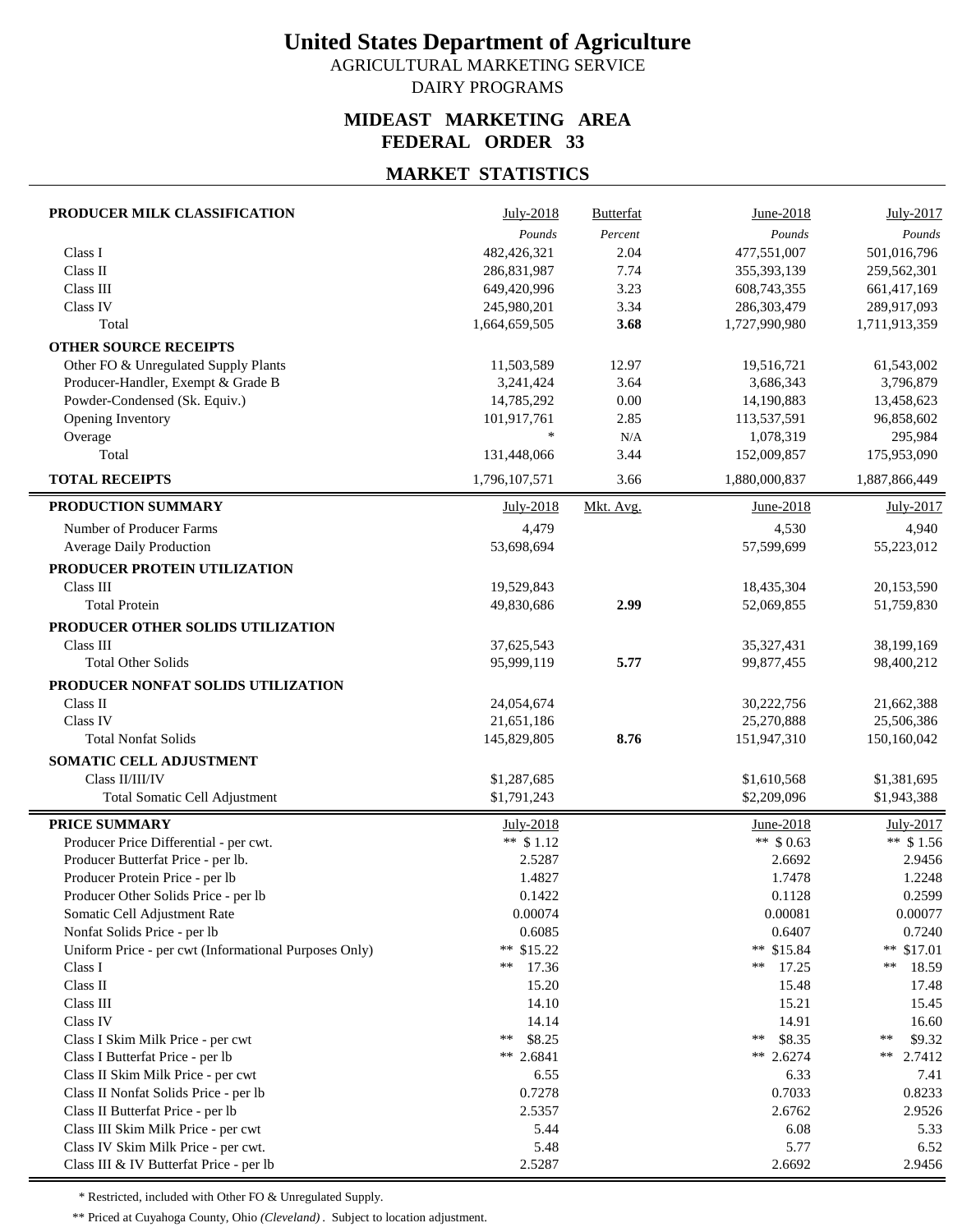AGRICULTURAL MARKETING SERVICE

### DAIRY PROGRAMS

### **MIDEAST MARKETING AREA FEDERAL ORDER 33**

## **MARKET STATISTICS**

| PRODUCER MILK CLASSIFICATION                          | August-2018        | Butterfat | July-2018       | August-2017     |
|-------------------------------------------------------|--------------------|-----------|-----------------|-----------------|
|                                                       | Pounds             | Percent   | Pounds          | Pounds          |
| Class I                                               | 549,736,196        | 2.02      | 482,426,321     | 552,200,363     |
| Class II                                              | 369,701,024        | 6.87      | 286,831,987     | 299,174,110     |
| Class III                                             | 543,964,069        | 3.46      | 649,420,996     | 573,862,057     |
| Class IV                                              | 235,869,253        | 3.29      | 245,980,201     | 243,946,685     |
| Total                                                 | 1,699,270,542      | 3.71      | 1,664,659,505   | 1,669,183,215   |
| <b>OTHER SOURCE RECEIPTS</b>                          |                    |           |                 |                 |
| Other FO & Unregulated Supply Plants                  | 22,662,200         | 4.56      | 11,503,589      | 40,167,378      |
| Producer-Handler, Exempt & Grade B                    | 3,278,251          | 3.69      | 3,241,424       | 3,864,140       |
| Powder-Condensed (Sk. Equiv.)                         | 13,758,860         | $0.00\,$  | 14,785,292      | 15,063,274      |
| Opening Inventory                                     | 116,427,740        | 2.95      | 101,917,761     | 102,900,428     |
| Overage                                               | 826,195            | 1.11      | $\ast$          | 67,862          |
| Total                                                 | 156,953,246        | 2.93      | 131,448,066     | 162,063,082     |
| <b>TOTAL RECEIPTS</b>                                 | 1,856,223,788      | 3.65      | 1,796,107,571   | 1,831,246,297   |
| PRODUCTION SUMMARY                                    | <b>August-2018</b> | Mkt. Avg. | July-2018       | August-2017     |
| Number of Producer Farms                              | 4,459              |           | 4,479           | 4,905           |
| Average Daily Production                              | 54,815,179         |           | 53,698,694      | 53,844,620      |
| PRODUCER PROTEIN UTILIZATION                          |                    |           |                 |                 |
| Class III                                             | 16,602,804         |           | 19,529,843      | 17,604,114      |
| <b>Total Protein</b>                                  | 51,636,657         | 3.04      | 49,830,686      | 50,996,796      |
| PRODUCER OTHER SOLIDS UTILIZATION                     |                    |           |                 |                 |
| Class III                                             | 31,440,320         |           | 37,625,543      | 33,172,278      |
| <b>Total Other Solids</b>                             | 97,992,372         | 5.77      | 95,999,119      | 96,025,328      |
| PRODUCER NONFAT SOLIDS UTILIZATION                    |                    |           |                 |                 |
| Class II                                              | 31,469,661         |           | 24,054,674      | 25,297,205      |
| Class IV                                              | 20,879,206         |           | 21,651,186      | 21,474,765      |
| <b>Total Nonfat Solids</b>                            | 149,629,029        | 8.81      | 145,829,805     | 147,022,124     |
| SOMATIC CELL ADJUSTMENT                               |                    |           |                 |                 |
| Class II/III/IV                                       | \$1,339,953        |           | \$1,287,685     | \$1,397,707     |
| Total Somatic Cell Adjustment                         | \$1,960,332        |           | \$1,791,243     | \$2,072,587     |
| <b>PRICE SUMMARY</b>                                  | August-2018        |           | July-2018       | August-2017     |
| Producer Price Differential - per cwt.                | ** $$0.40$         |           | ** $$1.12$      | ** $$0.90$      |
| Producer Butterfat Price - per lb.                    | 2.6009             |           | 2.5287          | 3.0109          |
| Producer Protein Price - per lb                       | 1.6245             |           | 1.4827          | 1.5536          |
| Producer Other Solids Price - per lb                  | 0.1741             |           | 0.1422          | 0.2425          |
| Somatic Cell Adjustment Rate                          | 0.00078            |           | 0.00074         | 0.00083         |
| Nonfat Solids Price - per lb                          | 0.6369             |           | 0.6085          | 0.6984          |
| Uniform Price - per cwt (Informational Purposes Only) | ** $$15.35$        |           | ** \$15.22      | ** $$17.47$     |
| Class I                                               | 16.15<br>**        |           | 17.36<br>**     | **<br>18.72     |
| Class II                                              | 15.07              |           | 15.20           | 17.56           |
| Class III                                             | 14.95              |           | 14.10           | 16.57           |
| Class IV                                              | 14.63              |           | 14.14           | 16.61           |
| Class I Skim Milk Price - per cwt                     | \$7.46<br>**       |           | \$8.25<br>$***$ | $***$<br>\$8.55 |
| Class I Butterfat Price - per lb                      | ** 2.5563          |           | ** 2.6841       | **<br>2.9919    |
| Class II Skim Milk Price - per cwt                    | 6.16               |           | 6.55            | 7.25            |
| Class II Nonfat Solids Price - per lb                 | 0.6844             |           | 0.7278          | 0.8056          |
| Class II Butterfat Price - per lb                     | 2.6079             |           | 2.5357          | 3.0179          |
| Class III Skim Milk Price - per cwt                   | 6.06               |           | 5.44            | 6.25            |
| Class IV Skim Milk Price - per cwt.                   | 5.73               |           | 5.48            | 6.29            |
| Class III & IV Butterfat Price - per lb               | 2.6009             |           | 2.5287          | 3.0109          |

\* Restricted, included with Other FO & Unregulated Supply.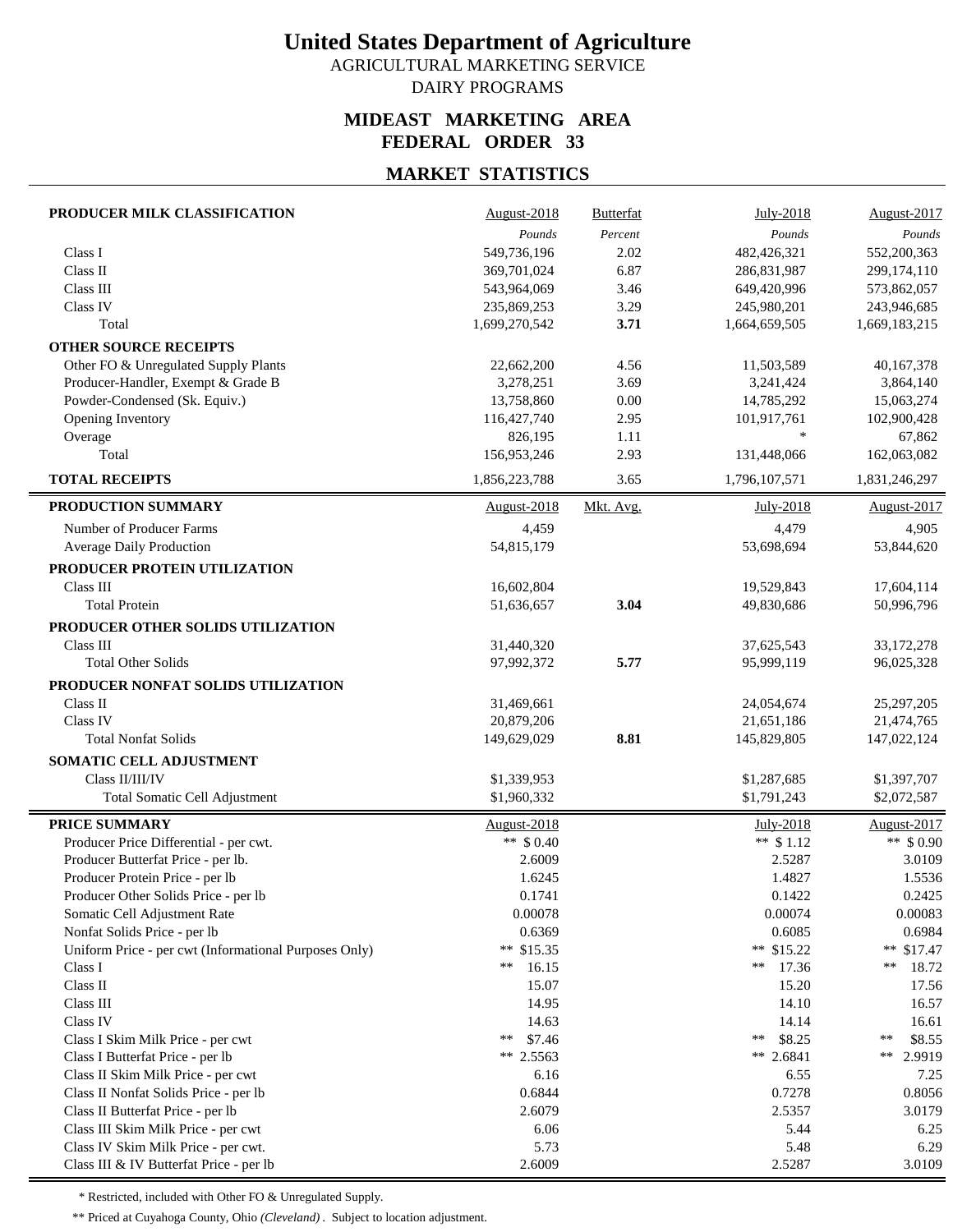AGRICULTURAL MARKETING SERVICE DAIRY PROGRAMS

#### **MIDEAST MARKETING AREA FEDERAL ORDER 33**

### **MARKET STATISTICS**

| PRODUCER MILK CLASSIFICATION                          | September-2018  | <b>Butterfat</b> | August-2018   | September-2017    |
|-------------------------------------------------------|-----------------|------------------|---------------|-------------------|
|                                                       | Pounds          | Percent          | Pounds        | $\mathit{Pounds}$ |
| Class I                                               | 527,074,581     | 1.99             | 549,736,196   | 536,322,615       |
| Class II                                              | 326,298,093     | 6.90             | 369,701,024   | 278,985,725       |
| Class III                                             | 380,680,675     | 3.50             | 543,964,069   | 543,212,044       |
| Class IV                                              | 227,700,062     | 3.76             | 235,869,253   | 257,904,641       |
| Total                                                 | 1,461,753,411   | 3.76             | 1,699,270,542 | 1,616,425,025     |
| <b>OTHER SOURCE RECEIPTS</b>                          |                 |                  |               |                   |
| Other FO & Unregulated Supply Plants                  | 14,435,571      | 6.85             | 22,662,200    | 34,759,473        |
| Producer-Handler, Exempt & Grade B                    | 2,708,906       | 3.81             | 3,278,251     | 3,472,436         |
| Powder-Condensed (Sk. Equiv.)                         | 10,878,507      | $0.00\,$         | 13,758,860    | 9,424,748         |
| Opening Inventory                                     | 108,462,445     | 3.08             | 116,427,740   | 103,838,660       |
| Overage                                               | 627,217         | 0.00             | 826,195       |                   |
| Total                                                 | 137,112,646     | 3.24             | 156,953,246   | 151,495,317       |
| <b>TOTAL RECEIPTS</b>                                 | 1,598,866,057   | 3.71             | 1,856,223,788 | 1,767,920,342     |
| PRODUCTION SUMMARY                                    | September-2018  | Mkt. Avg.        | August-2018   | September-2017    |
| Number of Producer Farms                              | 4,434           |                  | 4,459         | 4,907             |
| Average Daily Production                              | 48,725,114      |                  | 54,815,179    | 53,880,834        |
| PRODUCER PROTEIN UTILIZATION                          |                 |                  |               |                   |
| Class III                                             | 11,783,064      |                  | 16,602,804    | 16,836,968        |
| <b>Total Protein</b>                                  | 45,023,662      | 3.08             | 51,636,657    | 49,861,394        |
|                                                       |                 |                  |               |                   |
| PRODUCER OTHER SOLIDS UTILIZATION                     |                 |                  |               |                   |
| Class III                                             | 21,889,115      |                  | 31,440,320    | 31,482,263        |
| <b>Total Other Solids</b>                             | 83, 853, 467    | 5.74             | 97,992,372    | 93,254,972        |
| PRODUCER NONFAT SOLIDS UTILIZATION                    |                 |                  |               |                   |
| Class II                                              | 27,792,290      |                  | 31,469,661    | 23,823,880        |
| Class IV                                              | 20,093,437      |                  | 20,879,206    | 22,602,653        |
| <b>Total Nonfat Solids</b>                            | 128,877,129     | 8.82             | 149,629,029   | 143,116,366       |
| <b>SOMATIC CELL ADJUSTMENT</b>                        |                 |                  |               |                   |
| Class II/III/IV                                       | \$1,169,659     |                  | \$1,339,953   | \$1,480,441       |
| Total Somatic Cell Adjustment                         | \$1,804,709     |                  | \$1,960,332   | \$2,196,240       |
| PRICE SUMMARY                                         | September-2018  |                  | August-2018   | September-2017    |
| Producer Price Differential - per cwt.                | ** $($ \$ 0.26) |                  | ** $$0.40$    | ** $$0.64$        |
| Producer Butterfat Price - per lb.                    | 2.5442          |                  | 2.6009        | 2.8559            |
| Producer Protein Price - per lb                       | 2.0029          |                  | 1.6245        | 1.6988            |
| Producer Other Solids Price - per lb                  | 0.2098          |                  | 0.1741        | 0.2241            |
| Somatic Cell Adjustment Rate                          | 0.00083         |                  | 0.00078       | 0.00083           |
| Nonfat Solids Price - per lb                          | 0.6801          |                  | 0.6369        | 0.6753            |
| Uniform Price - per cwt (Informational Purposes Only) | ** \$15.83      |                  | ** \$15.35    | ** \$17.00        |
| Class I                                               | **<br>16.85     |                  | 16.15<br>**   | **<br>18.71       |
| Class II                                              | 15.13           |                  | 15.07         | 16.80             |
| Class III                                             | 16.09           |                  | 14.95         | 16.36             |
| Class IV                                              | 14.81           |                  | 14.63         | 15.86             |
| Class I Skim Milk Price - per cwt                     | \$7.92<br>**    |                  | **<br>\$7.46  | **<br>\$8.33      |
| Class I Butterfat Price - per lb                      | ** 2.6318       |                  | ** $2.5563$   | **<br>3.0491      |
| Class II Skim Milk Price - per cwt                    | 6.43            |                  | 6.16          | 7.03              |
| Class II Nonfat Solids Price - per lb                 | 0.7144          |                  | 0.6844        | 0.7811            |
| Class II Butterfat Price - per lb                     | 2.5512          |                  | 2.6079        | 2.8629            |
| Class III Skim Milk Price - per cwt                   | 7.45            |                  | 6.06          | 6.59              |
| Class IV Skim Milk Price - per cwt.                   | 6.12            |                  | 5.73          | 6.08              |
| Class III & IV Butterfat Price - per lb               | 2.5442          |                  | 2.6009        | 2.8559            |

\* Restricted, included with Other FO & Unregulated Supply.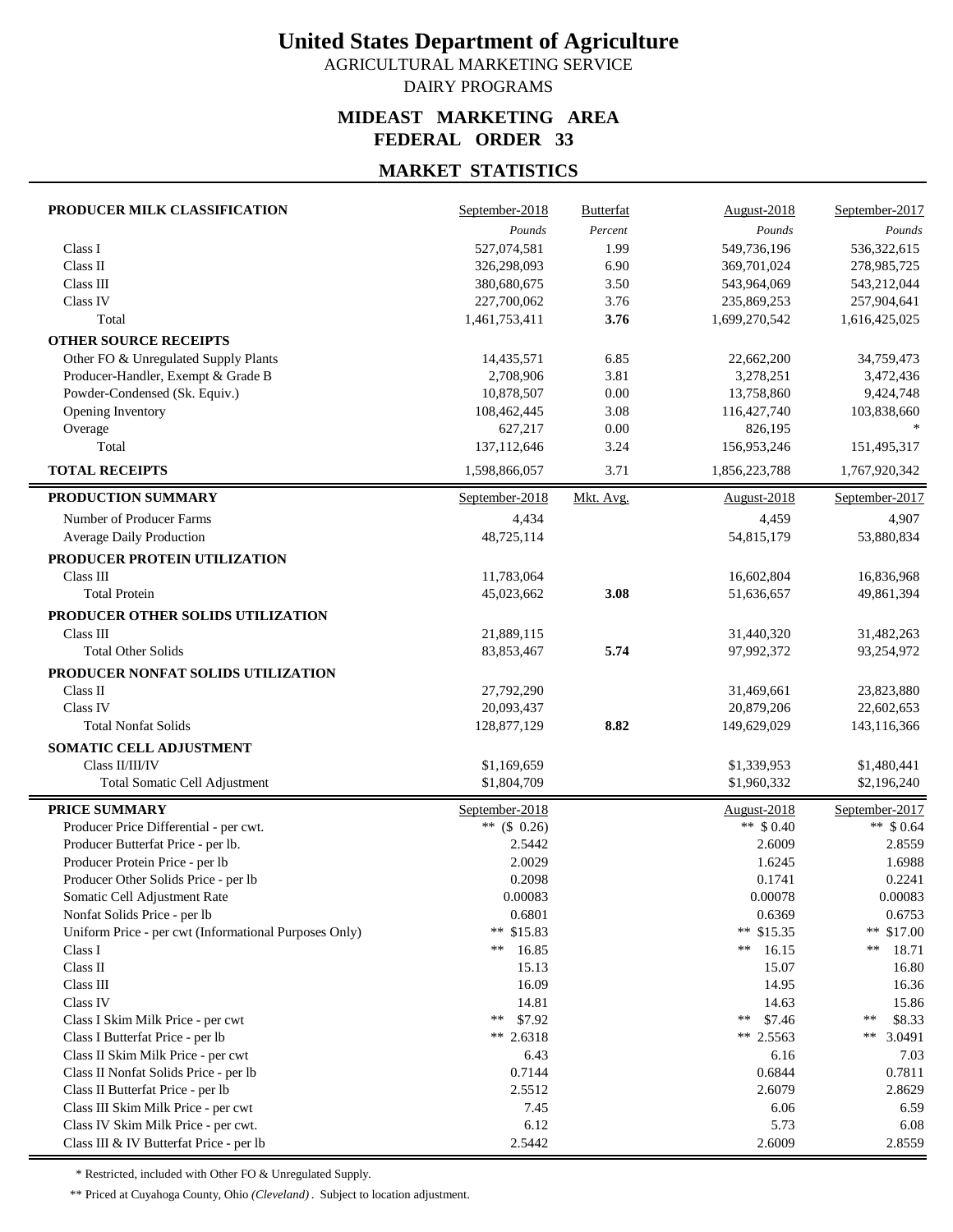AGRICULTURAL MARKETING SERVICE DAIRY PROGRAMS

### **MIDEAST MARKETING AREA FEDERAL ORDER 33**

### **MARKET STATISTICS**

| PRODUCER MILK CLASSIFICATION                          | October-2018  | <b>Butterfat</b> | September-2018 | October-2017  |
|-------------------------------------------------------|---------------|------------------|----------------|---------------|
|                                                       | Pounds        | Percent          | Pounds         | Pounds        |
| Class I                                               | 576,921,973   | 2.03             | 527,074,581    | 556,639,167   |
| Class II                                              | 342,920,731   | 7.30             | 326,298,093    | 328, 573, 172 |
| Class III                                             | 503,105,224   | 3.75             | 380,680,675    | 383,962,229   |
| Class IV                                              | 224,501,543   | 3.73             | 227,700,062    | 264,696,730   |
| Total                                                 | 1,647,449,471 | 3.88             | 1,461,753,411  | 1,533,871,298 |
| <b>OTHER SOURCE RECEIPTS</b>                          |               |                  |                |               |
| Other FO & Unregulated Supply Plants                  | 12,058,771    | 7.63             | 14,435,571     | 14,805,080    |
| Producer-Handler, Exempt & Grade B                    | 2,726,061     | 3.99             | 2,708,906      | 3,398,796     |
| Powder-Condensed (Sk. Equiv.)                         | 9,874,733     | 0.00             | 10,878,507     | 11,050,206    |
| Opening Inventory                                     | 122,022,077   | 3.16             | 108,462,445    | 103,154,828   |
| Overage                                               | 409,510       | 1.05             | 627,217        | 282,681       |
| Total                                                 | 147,091,152   | 3.32             | 137,112,646    | 132,691,591   |
| <b>TOTAL RECEIPTS</b>                                 | 1,794,540,623 | 3.84             | 1,598,866,057  | 1,666,562,889 |
| PRODUCTION SUMMARY                                    | October-2018  | Mkt. Avg.        | September-2018 | October-2017  |
| Number of Producer Farms                              | 4,426         |                  | 4,434          | 4,866         |
| Average Daily Production                              | 53,143,531    |                  | 48,725,114     | 49,479,719    |
| PRODUCER PROTEIN UTILIZATION                          |               |                  |                |               |
| Class III                                             | 16,100,376    |                  | 11,783,064     | 12,121,511    |
| <b>Total Protein</b>                                  | 52,451,288    | 3.18             | 45,023,662     | 48,101,506    |
|                                                       |               |                  |                |               |
| PRODUCER OTHER SOLIDS UTILIZATION<br>Class III        |               |                  |                |               |
|                                                       | 28,903,501    |                  | 21,889,115     | 22,167,357    |
| <b>Total Other Solids</b>                             | 94, 545, 724  | 5.74             | 83, 853, 467   | 88,289,297    |
| PRODUCER NONFAT SOLIDS UTILIZATION                    |               |                  |                |               |
| Class II                                              | 29,492,294    |                  | 27,792,290     | 28,236,255    |
| Class IV                                              | 20,078,586    |                  | 20,093,437     | 23,448,098    |
| <b>Total Nonfat Solids</b>                            | 146,997,012   | 8.92             | 128,877,129    | 136,390,803   |
| SOMATIC CELL ADJUSTMENT                               |               |                  |                |               |
| Class II/III/IV                                       | \$1,430,212   |                  | \$1,169,659    | \$1,338,015   |
| Total Somatic Cell Adjustment                         | \$2,177,180   |                  | \$1,804,709    | \$2,131,191   |
| PRICE SUMMARY                                         | October-2018  |                  | September-2018 | October-2017  |
| Producer Price Differential - per cwt.                | $*$ \$ 0.77   |                  | $*(\$ 0.26)$   | $*(\$ 0.12)$  |
| Producer Butterfat Price - per lb.                    | 2.5551        |                  | 2.5442         | 2.6646        |
| Producer Protein Price - per lb                       | 1.7185        |                  | 2.0029         | 2.1084        |
| Producer Other Solids Price - per lb                  | 0.2553        |                  | 0.2098         | 0.1853        |
| Somatic Cell Adjustment Rate                          | 0.00078       |                  | 0.00083        | 0.00086       |
| Nonfat Solids Price - per lb                          | 0.6990        |                  | 0.6801         | 0.6357        |
| Uniform Price - per cwt (Informational Purposes Only) | $*$ \$16.30   |                  | $*$ \$15.83    | $*$ \$16.57   |
| Class I                                               | 18.33<br>*    |                  | 16.85<br>*     | $*$ 18.44     |
| Class II                                              | 15.54         |                  | 15.13          | 15.95         |
| Class III                                             | 15.53         |                  | 16.09          | 16.69         |
| Class IV                                              | 15.01         |                  | 14.81          | 14.85         |
| Class I Skim Milk Price - per cwt                     | *<br>\$9.71   |                  | \$7.92<br>*    | ∗<br>\$8.67   |
| Class I Butterfat Price - per lb                      | $*2.5593$     |                  | $*2.6318$      | *<br>2.8780   |
| Class II Skim Milk Price - per cwt                    | 6.81          |                  | 6.43           | 6.84          |
| Class II Nonfat Solids Price - per lb                 | 0.7567        |                  | 0.7144         | 0.7600        |
| Class II Butterfat Price - per lb                     | 2.5621        |                  | 2.5512         | 2.6716        |
| Class III Skim Milk Price - per cwt                   | 6.83          |                  | 7.45           | 7.63          |
| Class IV Skim Milk Price - per cwt.                   | 6.29          |                  | 6.12           | 5.72          |
| Class III & IV Butterfat Price - per lb               | 2.5551        |                  | 2.5442         | 2.6646        |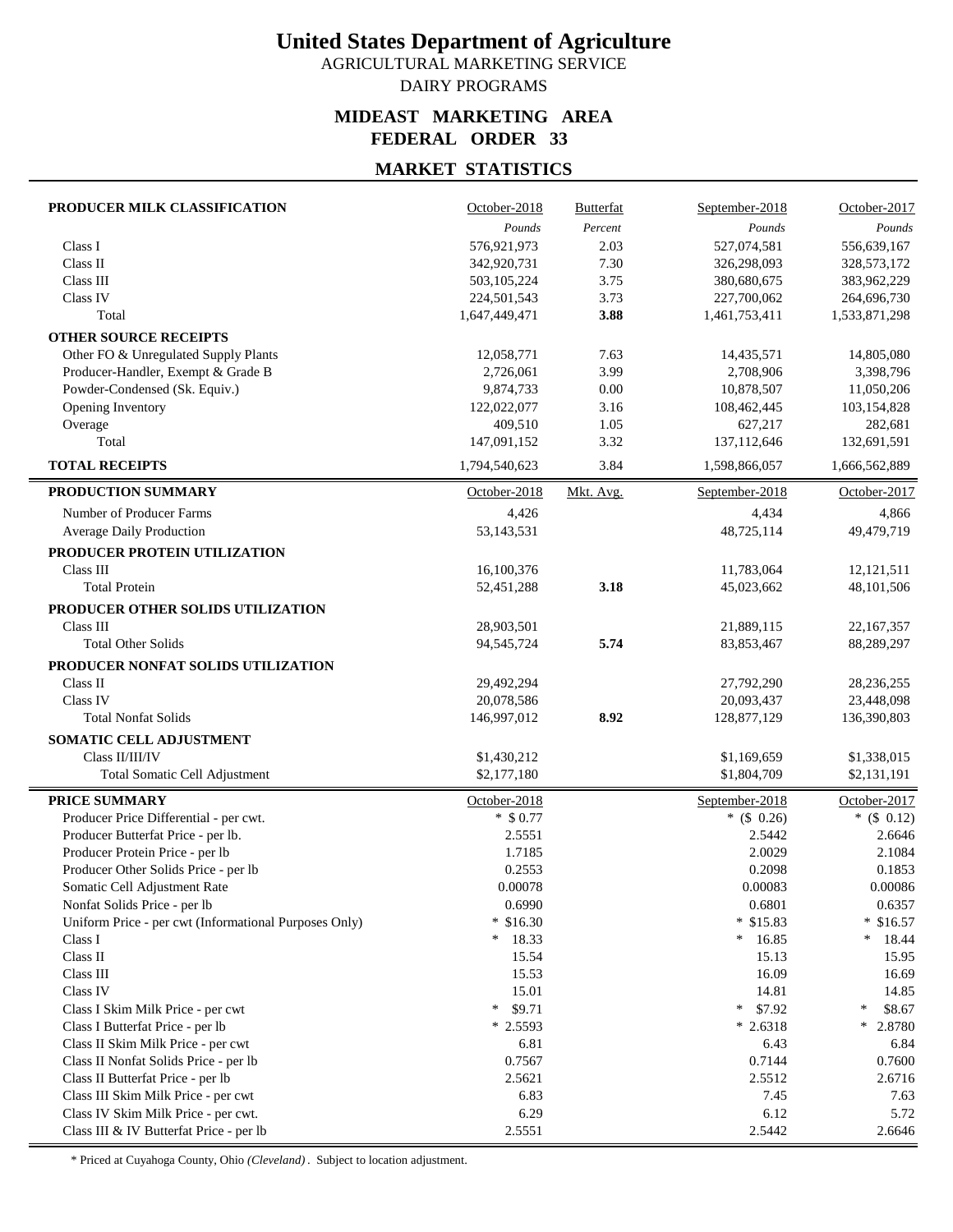AGRICULTURAL MARKETING SERVICE DAIRY PROGRAMS

### **MIDEAST MARKETING AREA FEDERAL ORDER 33**

### **MARKET STATISTICS**

| PRODUCER MILK CLASSIFICATION                          | November-2018 | <b>Butterfat</b> | October-2018  | November-2017      |
|-------------------------------------------------------|---------------|------------------|---------------|--------------------|
|                                                       | Pounds        | Percent          | Pounds        | Pounds             |
| Class I                                               | 579,459,140   | 2.08             | 576,921,973   | 560,193,884        |
| Class II                                              | 248,996,407   | 9.02             | 342,920,731   | 270,971,188        |
| Class III                                             | 519,026,405   | 3.61             | 503,105,224   | 378,484,580        |
| Class IV                                              | 207, 315, 684 | 4.34             | 224,501,543   | 276, 632, 335      |
| Total                                                 | 1,554,797,636 | 4.00             | 1,647,449,471 | 1,486,281,987      |
| <b>OTHER SOURCE RECEIPTS</b>                          |               |                  |               |                    |
| Other FO & Unregulated Supply Plants                  | 19,337,622    | 6.07             | 12,058,771    | 18,312,011         |
| Producer-Handler, Exempt & Grade B                    | 2,439,040     | 4.11             | 2,726,061     | 3,065,496          |
| Powder-Condensed (Sk. Equiv.)                         | 10,458,415    | 0.00             | 9,874,733     | 9,104,205          |
| Opening Inventory                                     | 112,451,838   | 3.20             | 122,022,077   | 115,419,744        |
| Overage                                               | 534,893       | 2.77             | 409,510       |                    |
| Total                                                 | 145,221,808   | 3.37             | 147,091,152   | 145,901,456        |
| <b>TOTAL RECEIPTS</b>                                 | 1,700,019,444 | 3.95             | 1,794,540,623 | 1,632,183,443      |
| PRODUCTION SUMMARY                                    | November-2018 | Mkt. Avg.        | October-2018  | November-2017      |
| Number of Producer Farms                              | 4,381         |                  | 4,426         | 4,819              |
| Average Daily Production                              | 51,826,588    |                  | 53,143,531    | 49,542,733         |
| PRODUCER PROTEIN UTILIZATION                          |               |                  |               |                    |
| Class III                                             | 17,011,119    |                  | 16,100,376    | 12,248,827         |
| <b>Total Protein</b>                                  | 50,671,135    | 3.26             | 52,451,288    | 47,783,581         |
| PRODUCER OTHER SOLIDS UTILIZATION                     |               |                  |               |                    |
| Class III                                             | 29,924,293    |                  | 28,903,501    | 21,861,460         |
| <b>Total Other Solids</b>                             | 89,327,369    | 5.75             | 94,545,724    | 85,499,219         |
| PRODUCER NONFAT SOLIDS UTILIZATION                    |               |                  |               |                    |
| Class II                                              | 21,233,941    |                  | 29,492,294    | 23,258,141         |
| Class IV                                              | 18,593,753    |                  | 20,078,586    | 24,704,831         |
| <b>Total Nonfat Solids</b>                            | 139,998,504   | 9.01             | 146,997,012   | 133,282,800        |
| SOMATIC CELL ADJUSTMENT                               |               |                  |               |                    |
| Class II/III/IV                                       | \$1,283,028   |                  | \$1,430,212   | \$1,452,532        |
| Total Somatic Cell Adjustment                         | \$2,036,503   |                  | \$2,177,180   | \$2,337,521        |
|                                                       |               |                  |               |                    |
| <b>PRICE SUMMARY</b>                                  | November-2018 |                  | October-2018  | November-2017      |
| Producer Price Differential - per cwt.                | ** $$1.24$    |                  | ** $$0.77$    | ** $(S \ 0.64)$    |
| Producer Butterfat Price - per lb.                    | 2.5385        |                  | 2.5551        | 2.5546             |
| Producer Protein Price - per lb                       | 1.3419        |                  | 1.7185        | 2.3412             |
| Producer Other Solids Price - per lb                  | 0.2714        |                  | 0.2553        | 0.1644             |
| Somatic Cell Adiustment Rate                          | 0.00072       |                  | 0.00078       | 0.00088            |
| Nonfat Solids Price - per lb                          | 0.7110        |                  | 0.6990        | 0.5816             |
| Uniform Price - per cwt (Informational Purposes Only) | ** \$15.68    |                  | ** \$16.30    | ** $$16.24$        |
| Class I                                               | 17.52<br>**   |                  | **<br>18.33   | **<br>18.41        |
| Class II                                              | 15.63         |                  | 15.54         | 15.32              |
| Class III                                             | 14.44         |                  | 15.53         | 16.88              |
| Class IV                                              | 15.06         |                  | 15.01         | 13.99              |
| Class I Skim Milk Price - per cwt                     | \$8.81<br>**  |                  | \$9.71<br>**  | \$9.28<br>**<br>** |
| Class I Butterfat Price - per lb                      | ** 2.5778     |                  | ** 2.5593     | 2.7004             |
| Class II Skim Milk Price - per cwt                    | 6.96          |                  | 6.81          | 6.58               |
| Class II Nonfat Solids Price - per lb                 | 0.7733        |                  | 0.7567        | 0.7311             |
| Class II Butterfat Price - per lb                     | 2.5455        |                  | 2.5621        | 2.5616             |
| Class III Skim Milk Price - per cwt                   | 5.76<br>6.40  |                  | 6.83<br>6.29  | 8.23<br>5.23       |
| Class IV Skim Milk Price - per cwt.                   | 2.5385        |                  | 2.5551        | 2.5546             |
| Class III & IV Butterfat Price - per lb               |               |                  |               |                    |

\* Restricted, included with Other FO & Unregulated Supply.